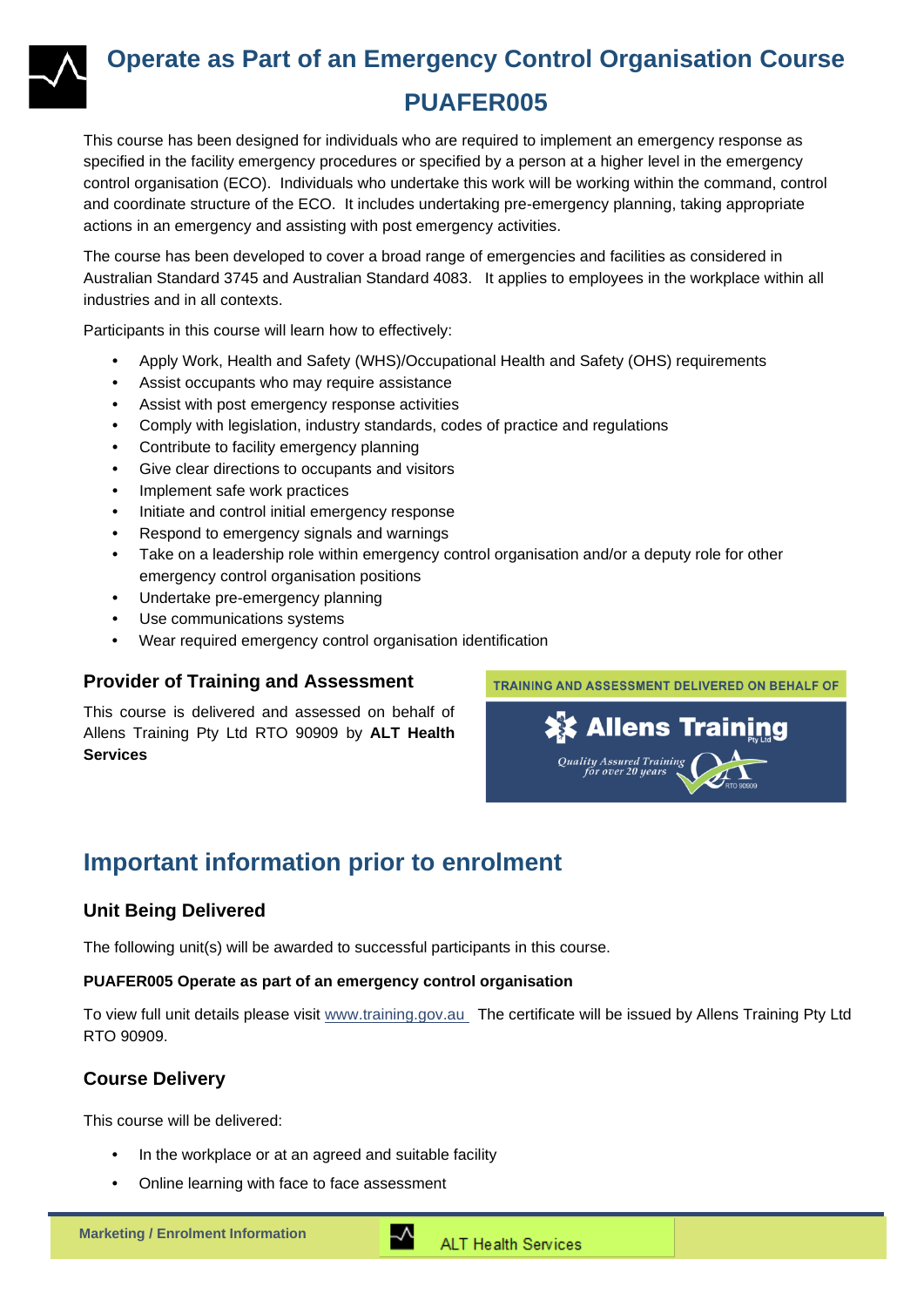

## **Operate as Part of an Emergency Control Organisation Course PUAFER005**

### **Entry Requirements**

Participants must have the physical capacity to complete all practical demonstrations. This includes wearing suitable identification, assisting occupants and using communications systems.

**Online study option:** Students must have access to a computer, smart phone, tablet or other electronic device with access to the internet to complete the online studies and practical assessment.

#### **Course Duration (face to face)**

- **Face to Face** 4 hours (minimum) full face to face course
- **Online delivery with face to face Practical assessment** self paced online learning with a scheduled 30-minute face to face practical assessment

#### **Assessment Requirements**

Individuals undertaking this course will be expected to complete both written and practical assessment tasks. These are detailed in the sections following.

#### **Certificate Renewal Requirements**

No industry recommended renewal is identified on the certificate, employers are recommended to consult with stakeholders to identify appropriate training periods.

#### **Course Fees and Payments**

- Please refer to our booking calendar for individual course fees.
- **Refund and fee protection policy** Please refer to the student handbook.
- **Payment Terms** Payment for individual participants is upfront, group booking payment terms are based on agreement between the client and service provider.

#### **Work Placement Arrangements**

No work placement will be required as part of this course.

#### **Learners Rights, Responsibilities and Support, including Complaints**

Please note that enrolment to this course is made with Allens Training Pty Ltd RTO 90909. Please refer to the student handbook located on the RTO website [allenstraining.com.au](https://www.allenstraining.com.au/students/student-handbook.aspx) for all details relating to rights and responsibilities including complaints and appeals.

### **What happens at the course?**

#### **Learning Activities**

Delivery of course information and learning activities.